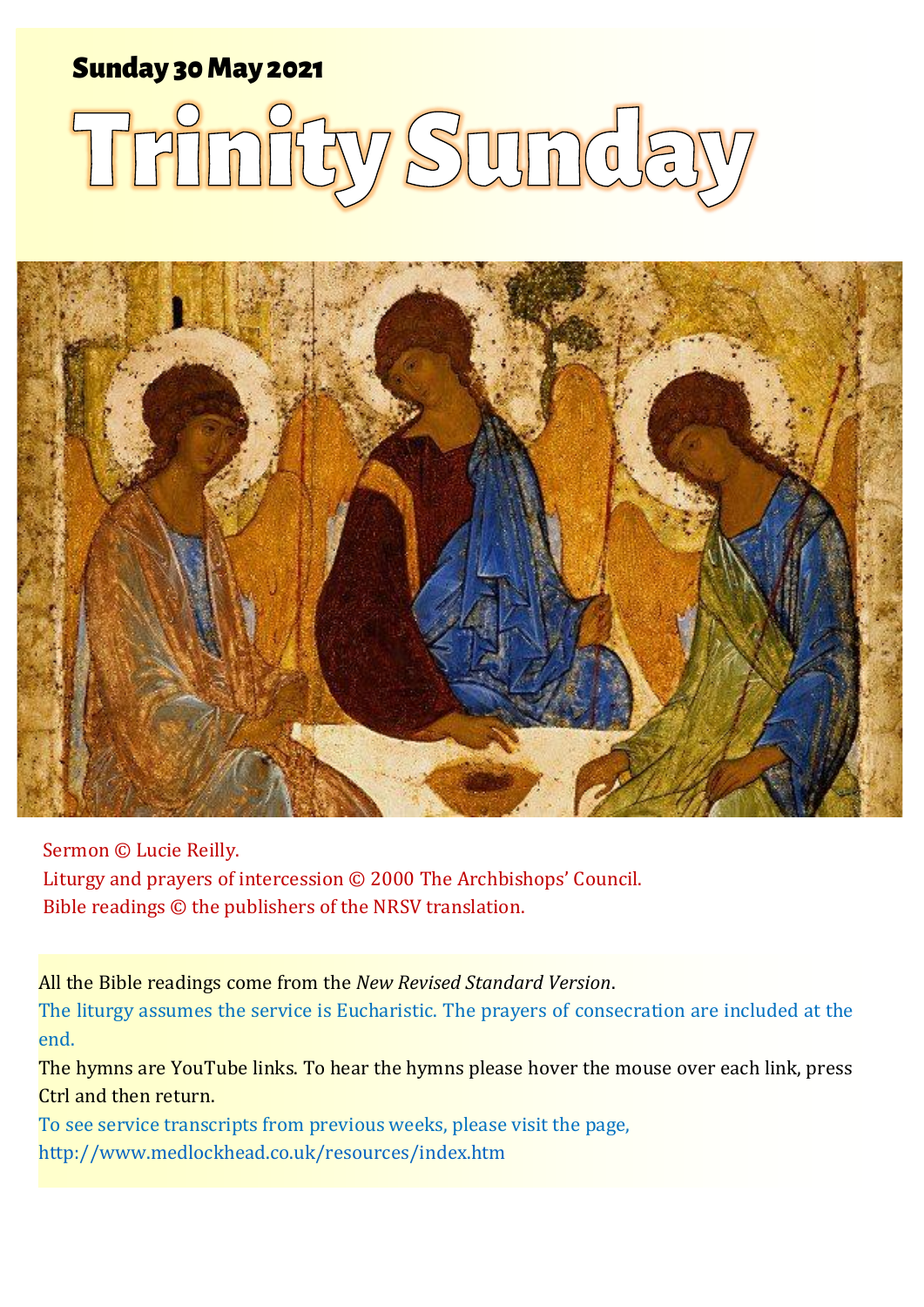#### **Introduction and welcome**

| <b>HYMN 1 Father in Heaven</b> | (please click on this link to hear the hymn) |  |
|--------------------------------|----------------------------------------------|--|
|                                |                                              |  |

#### **The Welcome**

In the name of the Father, and of the Son, and of the Holy Spirit

All **Amen.**

The Lord be with you

All **And also with you.**

#### **The Preparation**

All **Almighty God,**

**to whom all hearts are open, all desires known, and from whom no secrets are hidden: cleanse the thoughts of our hearts by the inspiration of your Holy Spirit, that we may perfectly love you, and worthily magnify your holy name; through Christ our Lord. Amen.**

Our Lord Jesus Christ said:

The first commandment is this: 'Hear, O Israel, the Lord our God is the only Lord. You shall love the Lord your God with all your heart, with all your soul, with all your mind, and with all your strength.'

And the second is this: 'Love your neighbour as yourself.'

There is no other commandment greater than these.

On these two commandments hang all the law and the prophets.

#### All **Amen. Lord, have mercy.**

Holy, holy, holy. When our eyes have seen the Lord of hosts we echo the words of Isaiah, 'Woe is me! I am doomed'. We long for the fire of God's cleansing to touch our unclean lips, for our iniquity to be removed and our sins wiped away. So we meet Father, Son, and Holy Spirit with confession on our lips.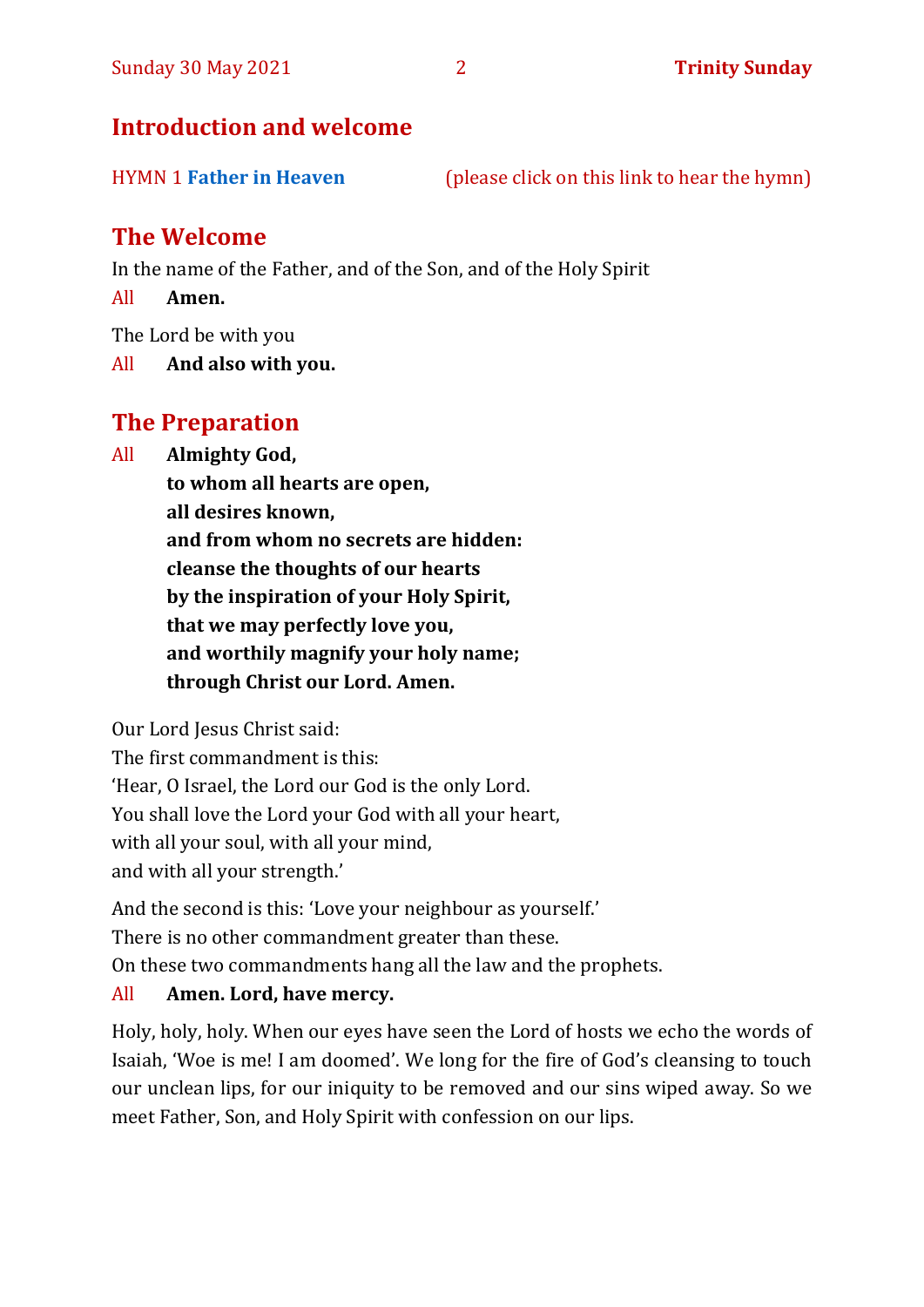All **Almighty God, our heavenly Father, we have sinned against you and against our neighbour in thought and word and deed, through negligence, through weakness, through our own deliberate fault. We are truly sorry and repent of all our sins. For the sake of your Son Jesus Christ, who died for us, forgive us all that is past and grant that we may serve you in newness of life to the glory of your name. Amen.**

Almighty God,

who forgives all who truly repent, have mercy upon you, pardon and deliver you from all your sins, confirm and strengthen you in all goodness, and keep you in life eternal; through Jesus Christ our Lord. All **Amen.**

**The Gloria** 

## This version of the Gloria is sung to the tune of 'the **[Ash Grove](https://www.youtube.com/watch?v=AgSDwFodHw8)**'.

All **Sing glory to God in the height of the heavens, salvation and peace to his people on earth; our King and our Saviour, our God and our Father, we worship and praise you and sing of your worth.**

> **Creation unites in the power of the Spirit, in praise of the Father, through Jesus the Son. So complex, so simple, so clear, so mysterious, our God ever Three yet eternally one.**

**Lord Jesus, the Christ, only Son of the Father, the lamb who has carried our burden of shame, now seated on high in the glory of heaven, have mercy upon us who call on your name.**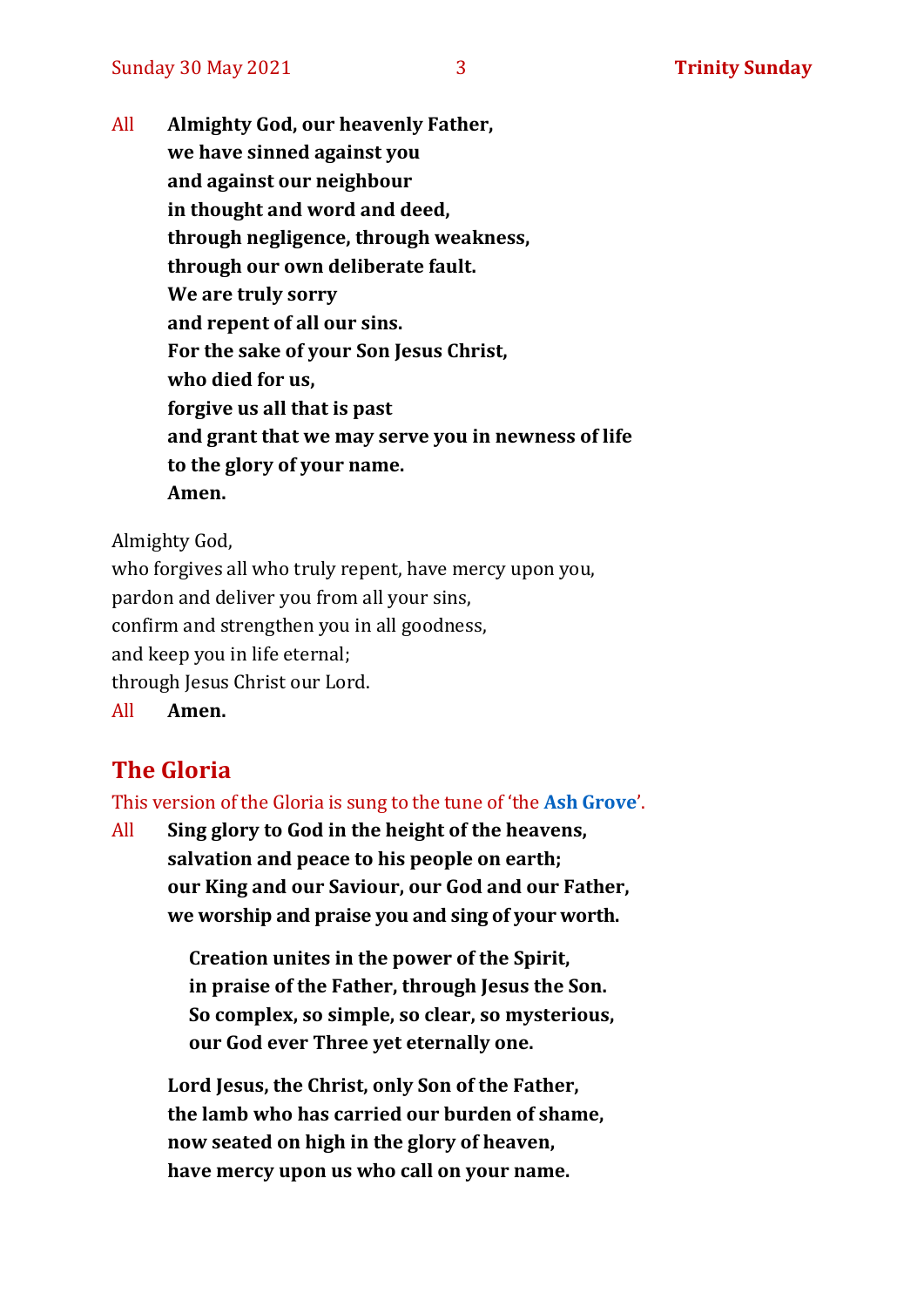#### **Refrain**

**For you, only you, we acknowledge as holy, we name you alone as our Saviour and Lord; you only, O Christ, with the Spirit exalted, are one with the Father, for ever adored.**

**Refrain**

#### **The Collect for Trinity Sunday**

Holy God, faithful and unchanging: enlarge our minds with the knowledge of your truth, and draw us more deeply into the mystery of your love, that we may truly worship you, Father Son and Holy Spirit, one God, now and for ever. All **Amen.**

#### **First reading**

A reading from the Prophecy of Isaiah

In the year that King Uzziah died, I saw the Lord, high and exalted, seated on a throne; and the train of his robe filled the temple. Above him were seraphim, each with six wings: With two wings they covered their faces, with two they covered their feet, and with two they were flying. And they were calling to one another:

'Holy, holy, holy is the Lord Almighty; the whole earth is full of his glory.'

At the sound of their voices the doorposts and thresholds shook and the temple was filled with smoke.

'Woe to me!' I cried. 'I am ruined! For I am a man of unclean lips, and I live among a people of unclean lips, and my eyes have seen the King, the Lord Almighty.'

Then one of the seraphim flew to me with a live coal in his hand, which he had taken with tongs from the altar. With it he touched my mouth and said, 'See, this has touched your lips; your guilt is taken away and your sin atoned for.'

Then I heard the voice of the Lord saying, 'Whom shall I send? Who will go for us?" And I said, 'Here am I. Send me!' *Isaiah 6:1–8*

This is the Word of the Lord

All **Thanks be to God.**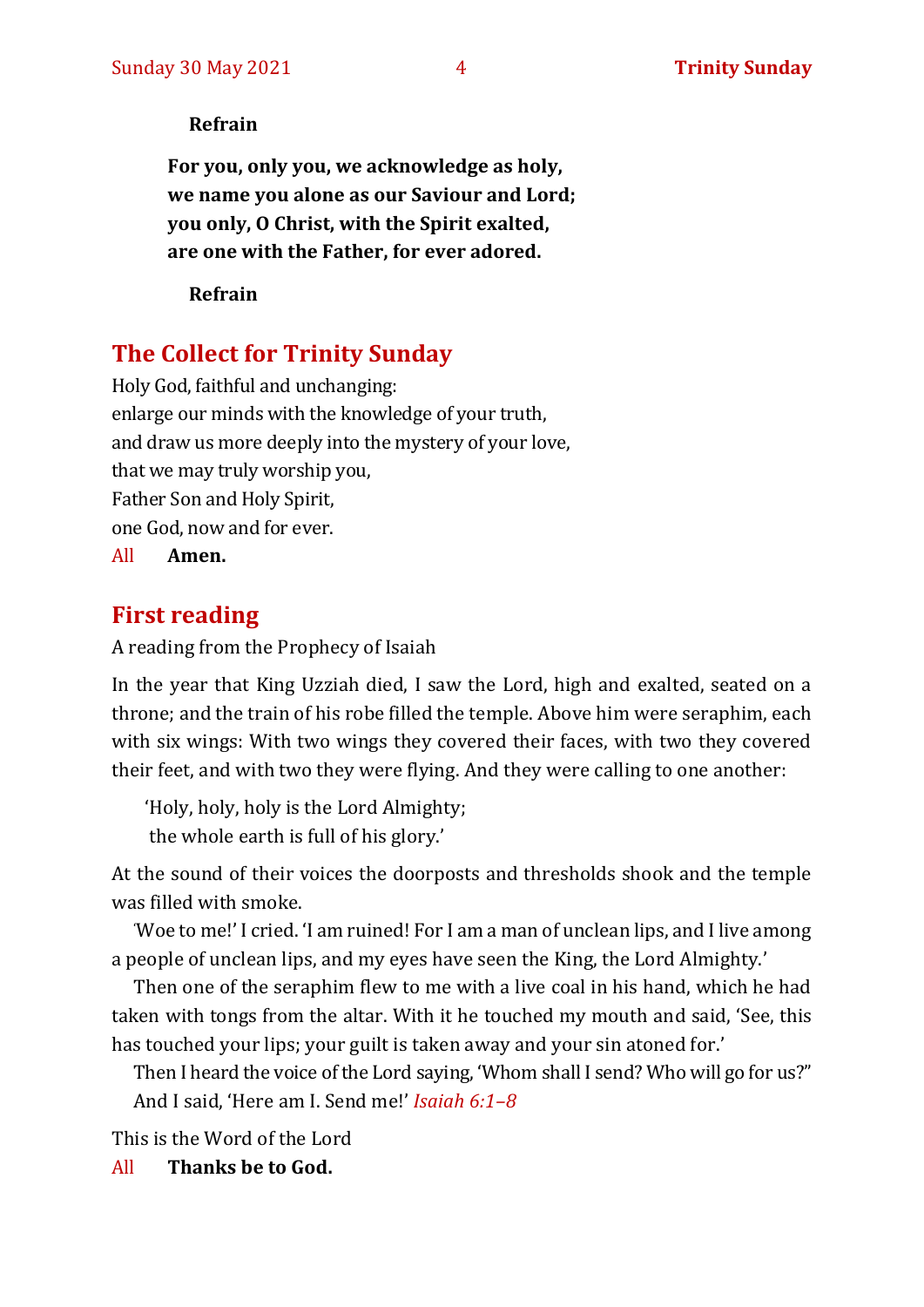#### **Second reading**

A reading from St Paul's Letter to the Romans

Brothers and sisters, we have an obligation—but it is not to the flesh, to live according to it. For if you live according to the flesh, you will die; but if by the Spirit you put to death the misdeeds of the body, you will live.

For those who are led by the Spirit of God are the children of God. The Spirit you received does not make you slaves, so that you live in fear again; rather, the Spirit you received brought about your adoption to sonship. And by him we cry, *'Abba,* Father.' The Spirit himself testifies with our spirit that we are God's children. Now if we are children, then we are heirs—heirs of God and co-heirs with Christ, if indeed we share in his sufferings in order that we may also share in his glory. *Romans 8:12–17*

This is the Word of the Lord

All **Thanks be to God.**

HYMN 2 **[Father, we adore you](https://www.youtube.com/watch?v=9bdid2HFk0c)** (please click on this link to hear the hymn)

#### **Gospel reading**

Hear the Gospel of our Lord Jesus Christ according to John

#### All **Glory to you O Lord.**

There was a Pharisee, a man named Nicodemus who was a member of the Jewish ruling council. He came to Jesus at night and said, 'Rabbi, we know that you are a teacher who has come from God. For no one could perform the signs you are doing if God were not with him.'

Jesus replied, 'Very truly I tell you, no one can see the kingdom of God unless they are born again.'

'How can someone be born when they are old?' Nicodemus asked. 'Surely they cannot enter a second time into their mother's womb to be born!"

Jesus answered, "Very truly I tell you, no one can enter the kingdom of God unless they are born of water and the Spirit. Flesh gives birth to flesh, but the Spirit gives birth to spirit. You should not be surprised at my saying, 'You must be born again.' The wind blows wherever it pleases. You hear its sound, but you cannot tell where it comes from or where it is going. So it is with everyone born of the Spirit.'

'How can this be?' Nicodemus asked.

'You are Israel's teacher,' said Jesus, 'and do you not understand these things? Very truly I tell you, we speak of what we know, and we testify to what we have seen, but still you people do not accept our testimony. I have spoken to you of earthly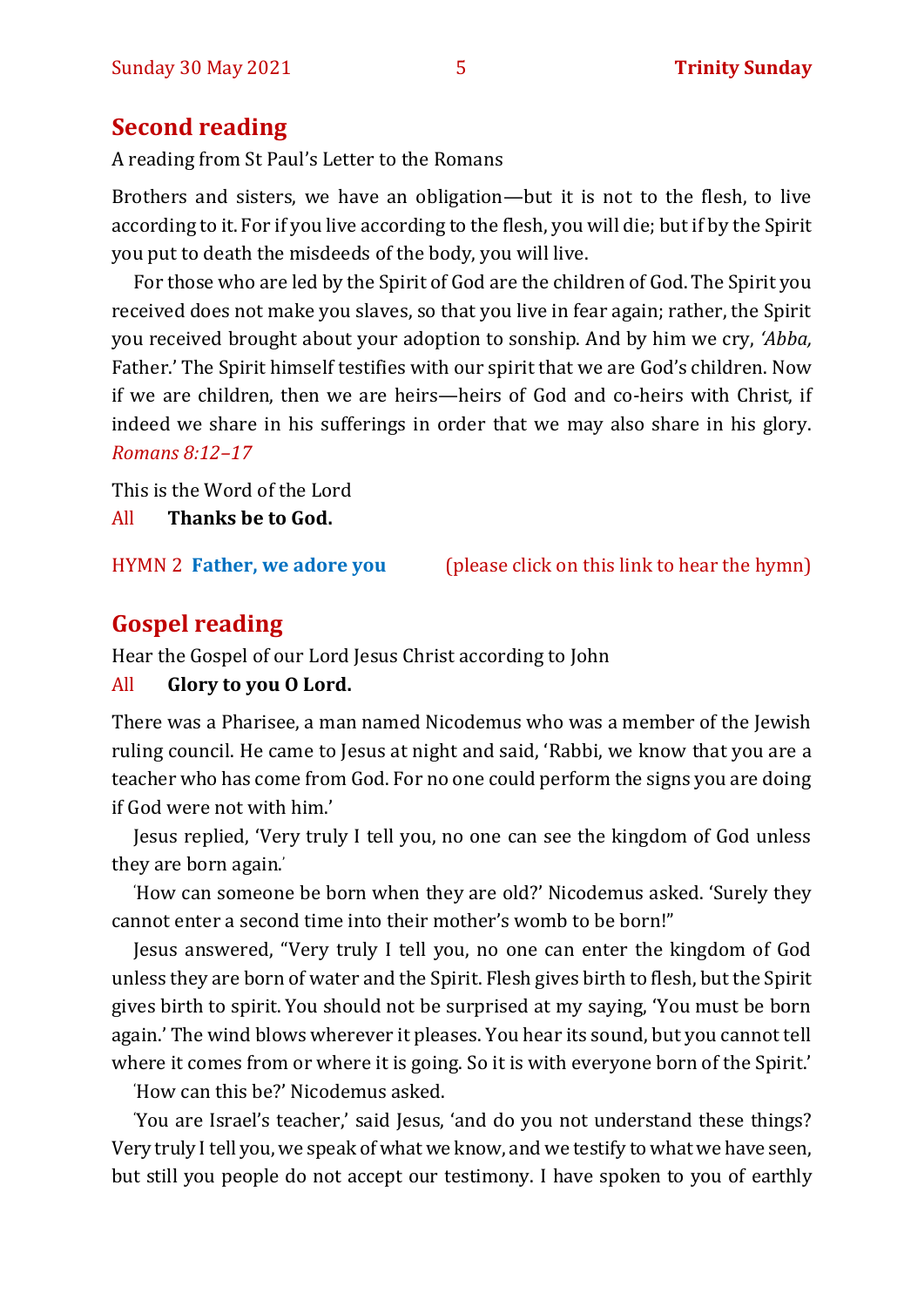things and you do not believe; how then will you believe if I speak of heavenly things? No one has ever gone into heaven except the one who came from heaven the Son of Man. Just as Moses lifted up the snake in the wilderness, so the Son of Man must be lifted up, that everyone who believes may have eternal life in him.'

For God so loved the world that he gave his one and only Son, that whoever believes in him shall not perish but have eternal life. For God did not send his Son into the world to condemn the world, but to save the world through him. *John 3:1–17* 

This is the Gospel of the Lord

All **Praise to you O Christ.** 

#### **Sermon**

This week we celebrate the Trinity: the three ways we have to encounter God, three ways God has revealed himself to the church. The doctrine of the Trinity is the Christian belief that there is One God who is Father, Son and Holy Spirit.

A doctrine is a belief (or set of beliefs) held by a Church, faith group, focus group, political party and so on. That doctrine could sound quite difficult to follow.

There is a real temptation to just switch off and start reading the stained-glass windows when we don't know the meaning of something or when we are afraid to ask through a fear of looking inadequate. There is an option to drift away into a daydream.

In the passage that we have just heard read from John's Gospel, Nicodemus was struggling to understand the exact nature of Jesus and his relationship to God the Father. But Jesus turns the conversation into one about how Nicodemus can experience God, which is far more important.

Some of us may identify with Nicodemus in so many ways. Like him, we may first have started asking faith questions under the cover of darkness. Like Nicodemus we may prefer a world of certainties where things fit together in a neat, tidy and easily understandable way.

But that is not how faith works, as we say in the Eucharistic prayer: *'great is the mystery of faith.'* And we could also note how the Latin word 'sacrament' translates the Greek word 'mystery'. These sidelights mean we're actually celebrating the way we cannot understand. As Jesus tells Nicodemus, he has to enhance his ideas about God and spirituality.

Nicodemus' fault is thinking that he understands and has stopped learning and stopped growing. God is infinite and we are not. Indeed, we fail in proportion that we live as though our appreciation and understanding of God is static and not growing. The purpose of life is to acquire more, to grow.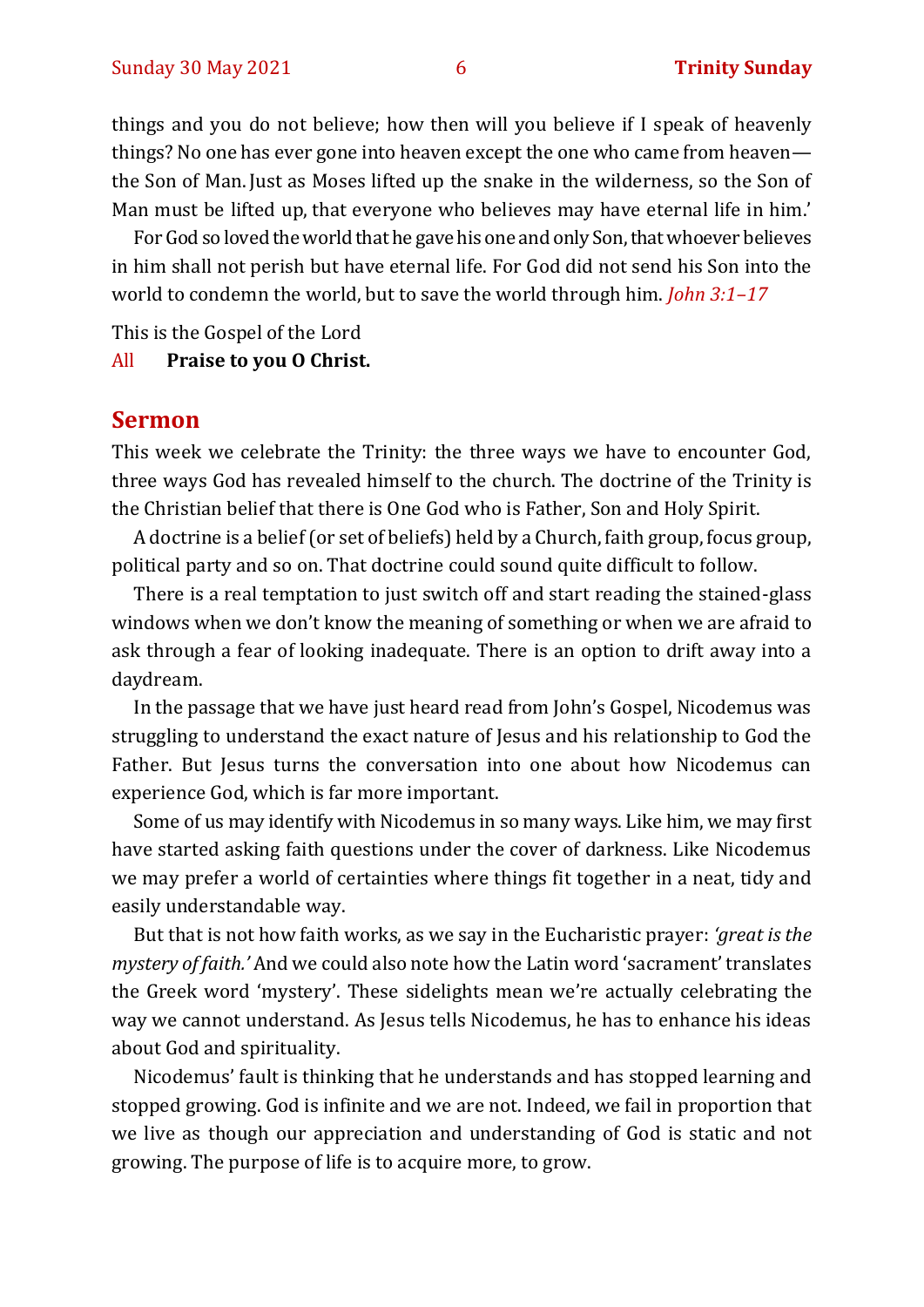The Trinity is in some ways our greatest mystery, but it is also our greatest source of freedom and liberation. As Christians, we need to make sure that the Trinity is central to how we think, pray, and undertake various aspects of our mission. We need (like Nicodemus) to allow ourselves to be renewed, reborn even, by and in the Spirit.

If we are indeed open to the work of the Holy Spirit within us, we–like Nicodemus–will grow and change for the better. If we are open to the work of the Holy Spirit we will grow, as Nicodemus did. Notice how we next hear about him after the resurrection. He demonstrates fascination, intimacy and friendship with Jesus.

If we are open to the work of the Holy Spirit, again like Nicodemus, we begin to become the kind of people whose faith moves from the cover of darkness into the glorious light of day. If we are open to the work of the Holy Spirit in us, we can begin to understand that God the Father really is the source of our very being and that we were literally loved into life, and that we will be loved into, through and beyond death.

Nicodemus can (and maybe should) be a role model for us concerning what it means to grow, in faith, towards an unwavering trust in God as creator, redeemer and upholder.

It's alright for us not to know some of the big words and ideas. After all, some of us are new to the faith and all of us are still learning. But we can seek guidance from our congregational peers or from our mentors and/or role models. We can learn from books and the Internet. We can learn from God Himself. I have learned recently to deepen my knowledge in faith and with the Trinity. And in questioning the doctrines, I've realised that there are no silly questions, and that people are happy to answer our question no matter how big or small. Stated another way, the only silly question is the one we do not ask.

The Father, the Son, the Holy Spirit. Many of us find it hard to get our minds around the Trinity. Even great theologians struggle with the idea that they are one God but just three different persons of God. There are many images that are used to try and explain this great mystery, water, ice and steam is one. The peel, fruit and core of an apple is another. The chocolate, the cake and the orange of a Jaffa cake is a wholly different way of looking. In fact, there are many examples in which three things come together to make part of a whole.

We worship one God, who is Father, Son and Holy Spirit. That idea is of course completely mind-bending: how can one God be equally *three* Persons? How can he be Father, Son *and* Holy Spirit? We can tie ourselves up in knots trying to understand how that can be. We can devise various analogies to help us. But in the end,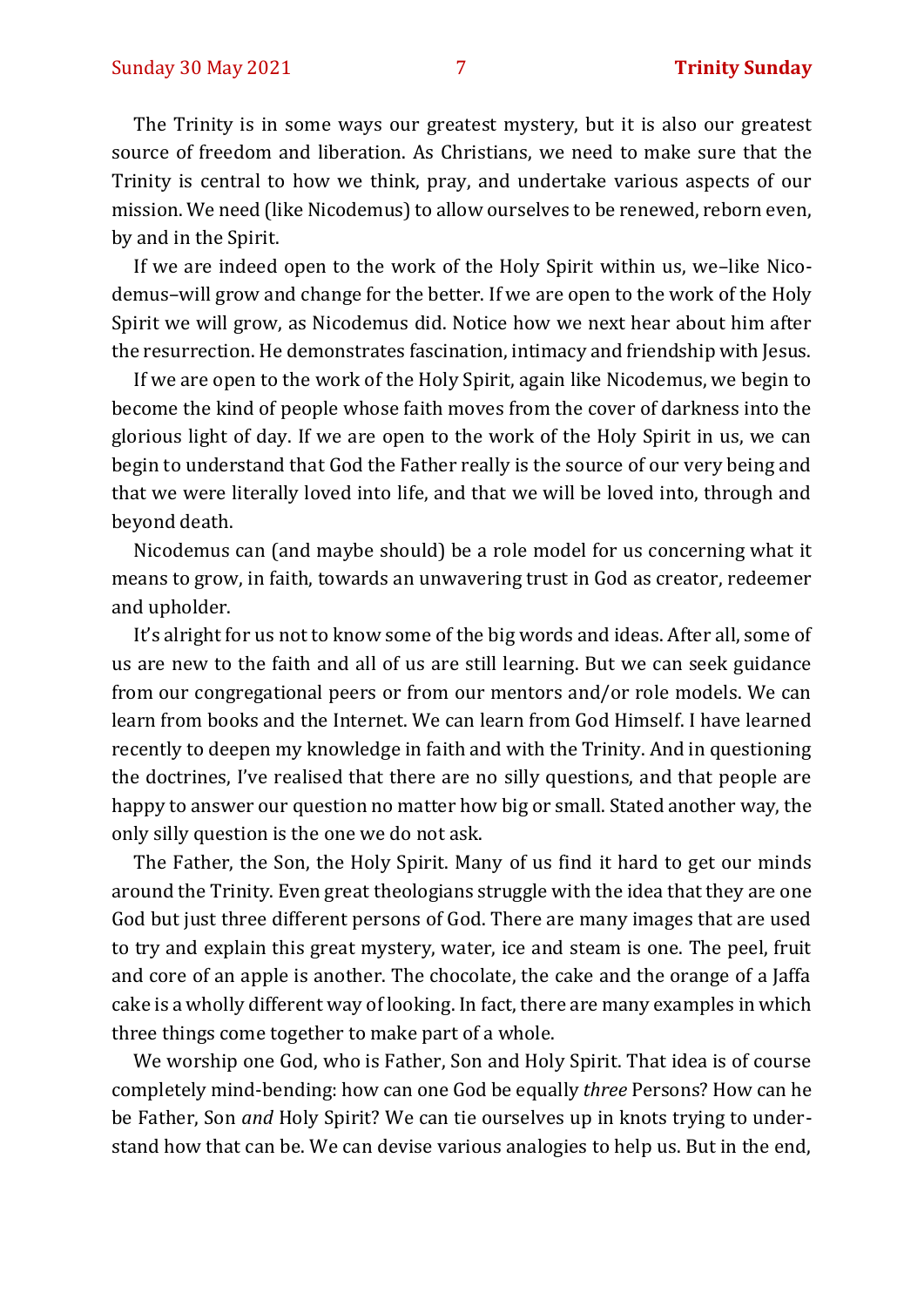every analogy falls short of the reality of God … we end up no nearer the truth and perhaps even more confused.

Trinity Sunday should be easier than that. Perhaps, instead of trying to work out *how* God is Father, Son and Holy Spirit, maybe we should concentrate instead on the wonderful fact that this is how we *experience* God …

- We experience God as our heavenly Father, loving us, holding us, guarding our life.
- We experience God as the Son; forgiving us, praying for us, leaving an example for us to follow.
- We experience God as the Holy Spirit; he sponsors and enables our praying; he empowers us to live for him and to live for others.

At the end of the day, it is not the doctrine of the Holy Trinity that is important. What is important is how we experience God in our lives *and that we do indeed experience God*. And it is that experience of God that we hold onto in faith, and it is that experience of God that we want to share with other people so that they can experience God for themselves.

In summary, then: Trinity Sunday is a day not to tie ourselves up in theological knots but an opportunity to celebrate our experience of God in our everyday lives: God the lover, God the forgiver, God the empowerer. That is something truly worth celebrating and truly worth sharing with others!

In this Trinity season, my invitation and encouragement, is that we allow ourselves to be renewed, refreshed, and even reborn, through the blessing of the Holy Spirit. Amen.

#### **The Creed**

Do you believe and trust in God the Father, the source of all being and life, the one for whom we exist?

#### All **We believe and trust in him.**

Do you believe and trust in God the Son, who took our human nature, died for us and rose again?

#### All **We believe and trust in him.**

Do you believe and trust in God the Holy Spirit, who gives life to the people of God and makes Christ known in the world?

All **We believe and trust in him.**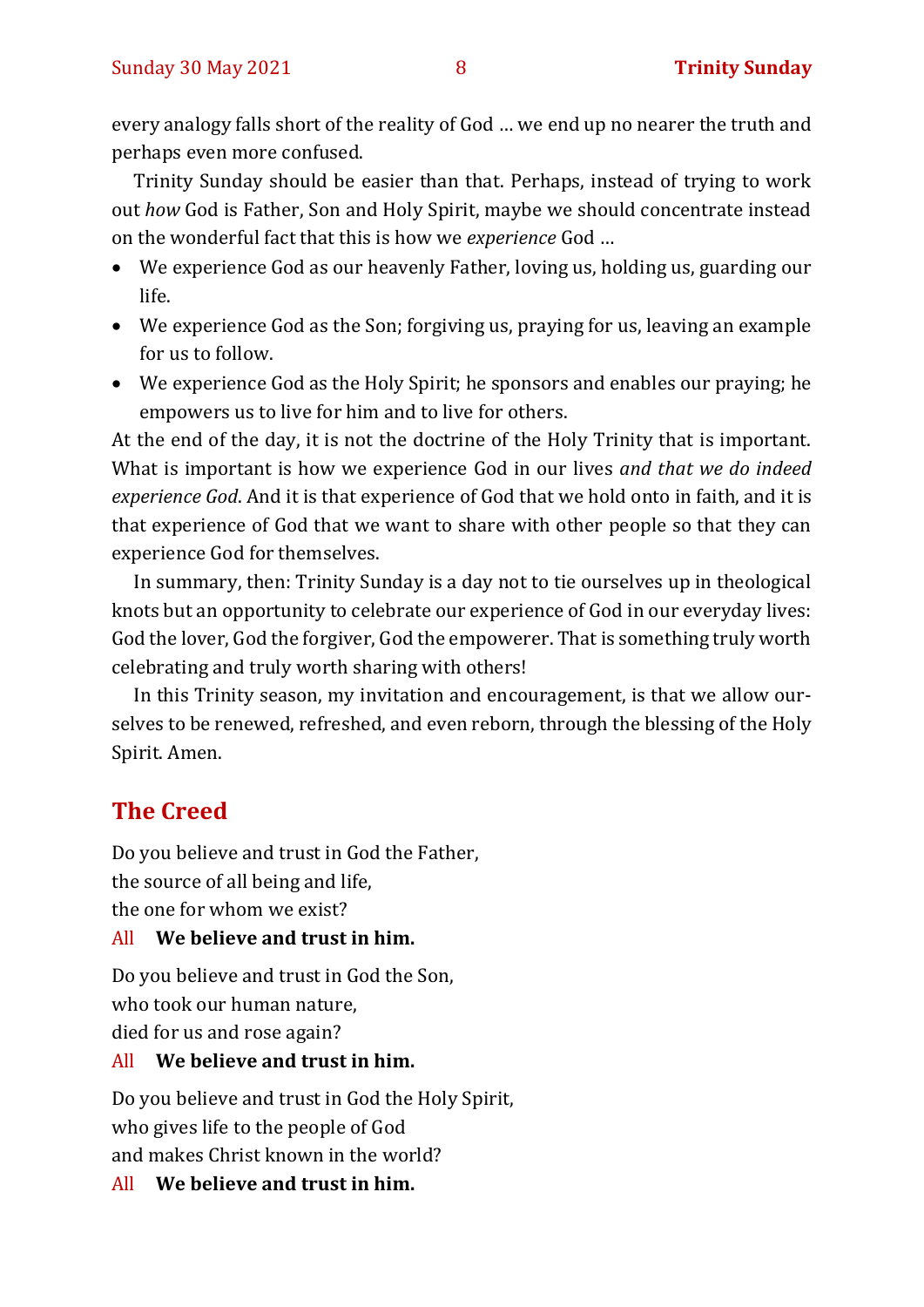This is the faith of the Church.

All **This is our faith. We believe and trust in one God, Father, Son and Holy Spirit. Amen.**

#### **Prayers of intercession**

We come boldly to the throne of grace, praying to the almighty God, Father, Son, and Holy Spirit for mercy and grace.

#### All **We plead before your throne in heaven.**

Father of heaven, whose love profound a ransom for our souls has found: We pray for the world, created by your love, for its nations and governments … Extend to them your peace, pardoning love, mercy and grace.

#### All **We plead before your throne in heaven.**

Almighty Son, incarnate Word,

our Prophet, Priest, Redeemer, Lord:

We pray for the Church, created for your glory,

for its ministry to reflect those works of yours …

Extend to us your salvation, growth, mercy and grace.

#### All **We plead before your throne in heaven.**

Eternal Spirit, by whose breath

the soul is raised from sin and death:

We pray for families and individuals, created in your image,

for the lonely, the bereaved, the sick and the dying …

Breathe on them the breath of life

and bring them to your mercy and grace.

#### All **We plead before your throne in heaven.**

Thrice holy! Father, Spirit, Son,

Mysterious Godhead, Three in One:

We pray for ourselves,

for your Church, for all whom we remember before you …

Bring us all to bow before your throne in heaven,

to receive life and pardon, mercy and grace for all eternity,

as we worship you, saying,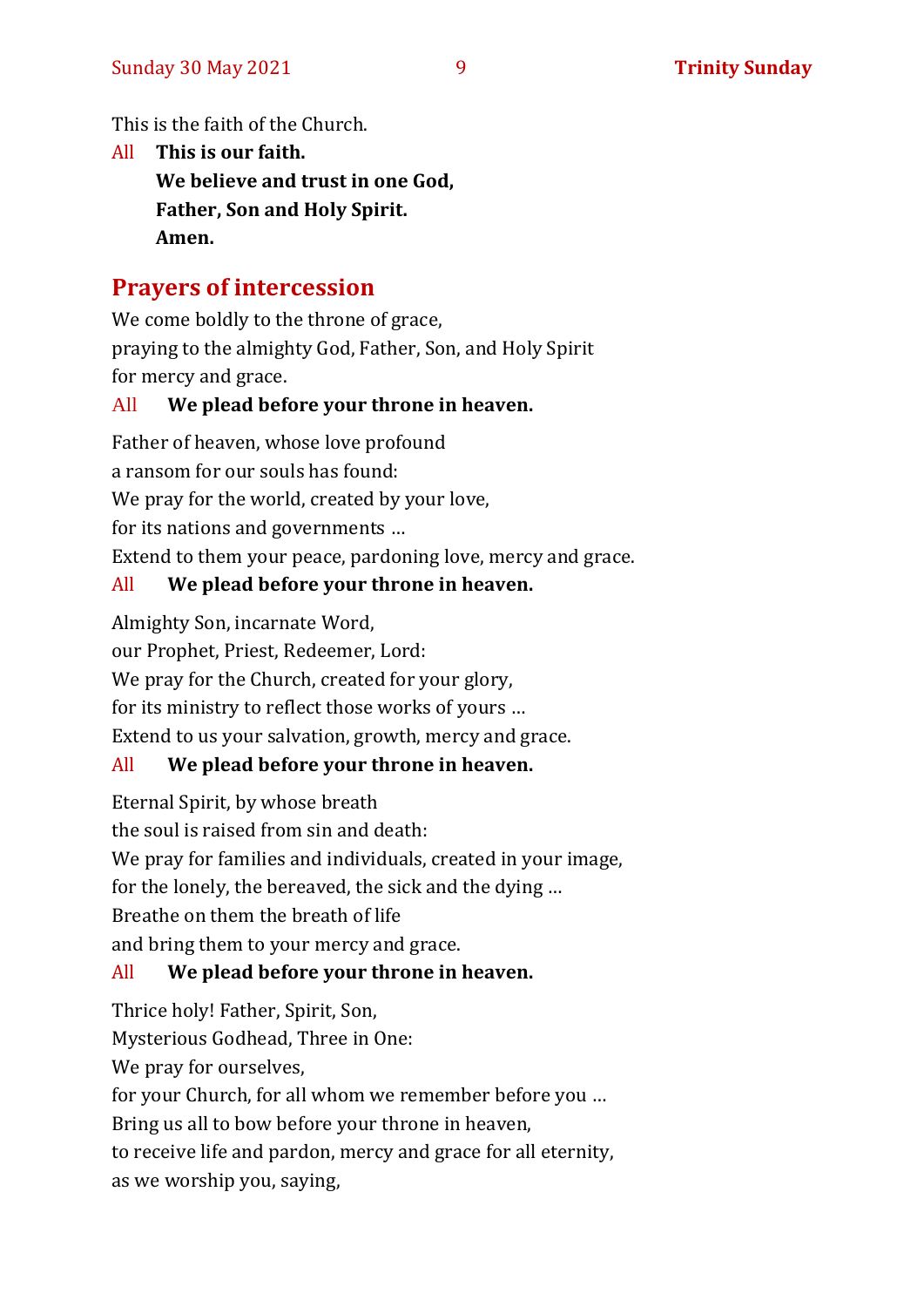All **Holy, holy, holy Lord, God of power and might, heaven and earth are full of your glory. Hosanna in the highest. Amen.**

Merciful Father,

All **accept these prayers for the sake of your Son, our Saviour Jesus Christ. Amen.**

#### **The peace**

Peace to you from God our heavenly Father. Peace from his Son Jesus Christ who is our peace. Peace from the Holy Spirit, the Life-giver. The peace of the triune God be always with you. All **And also with you.**

HYMN 3 **[Holy, holy, holy is the Lord](https://www.youtube.com/watch?v=xmUOnZLv4og)** (please click on this link to hear the hymn)

The liturgy of the Communion Service appears below

# The Dismissal

The Lord God almighty, Father, Son, and Holy Spirit, the holy and undivided Trinity, guard you, save you, and bring you to that heavenly city, where he lives and reigns for ever and ever. And the blessing of God the Almighty Father, Son and Holy Spirit, be with you now and remain with you always. All **Amen.**

HYMN 4 **[Holy, holy, holy](https://www.youtube.com/watch?v=0SHDNs7Dt5M)** (please click on this link to hear the hymn)

Go in peace to love and serve the Lord.

All **In the name of Christ. Amen.**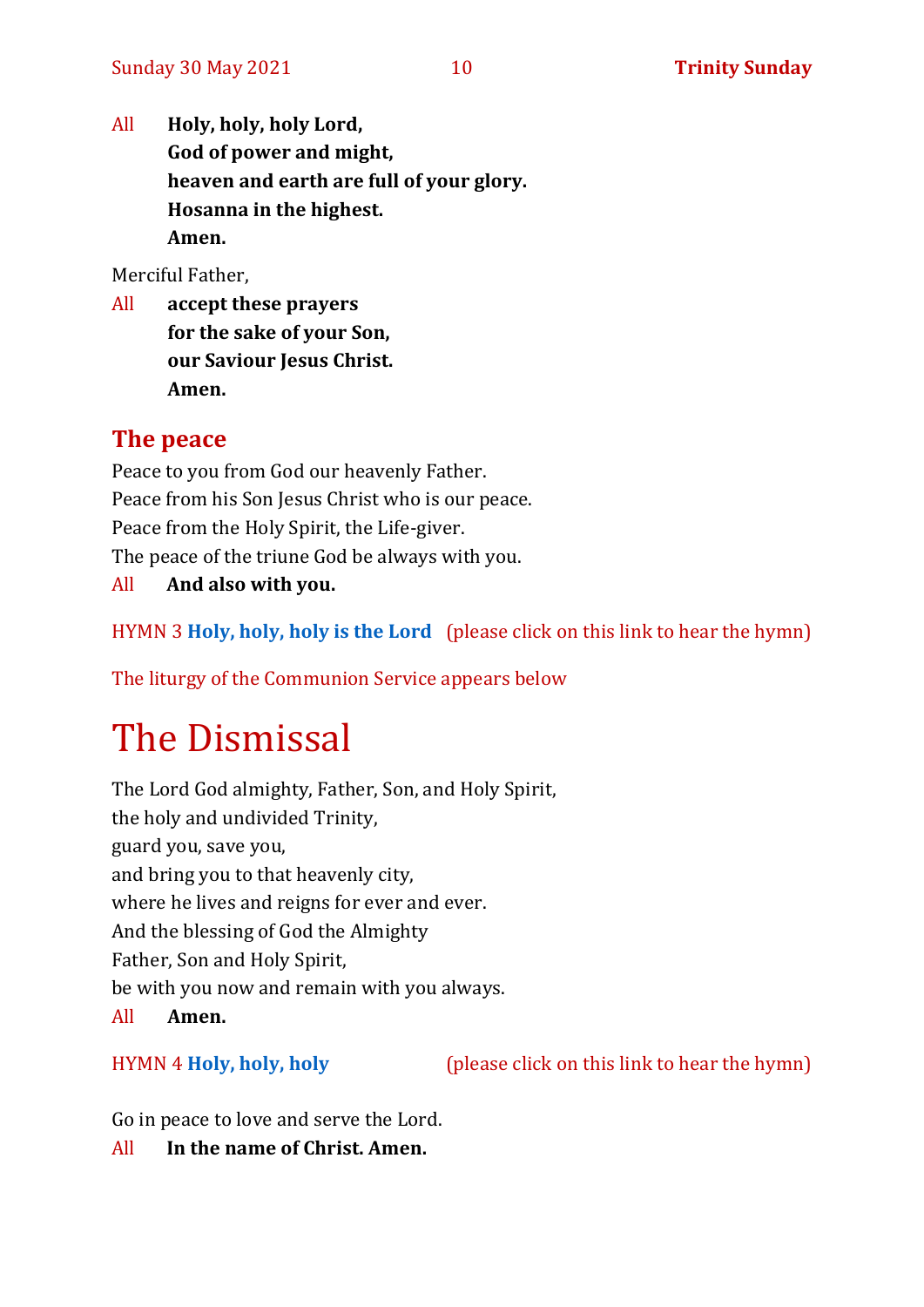# The Liturgy of the Sacrament

#### Eucharistic Prayer (prayer E)

The Lord be with you

#### All **and also with you.**

Lift up your hearts.

#### All **We lift them to the Lord.**

Let us give thanks to the Lord our God.

#### All **It is right to give thanks and praise.**

It is indeed right, our duty and our joy, always and everywhere to give you thanks, holy Father, almighty and eternal God. For with your only-begotten Son and the Holy Spirit you are one God, one Lord. All that you reveal of your glory, the same we believe of the Son and of the Holy Spirit, without any difference or inequality. We, your holy Church, acclaim you, Father of majesty unbounded, your true and only Son, worthy of all worship, and the Holy Spirit, advocate and guide. Three Persons we adore, one in being and equal in majesty. And so with angels and archangels, with cherubim and seraphim, we sing for ever of your glory:

All **Holy, holy, holy Lord, God of power and might, heaven and earth are full of your glory. Hosanna in the highest. Blessed is he who comes in the name of the Lord. Hosanna in the highest.**

We praise and bless you, loving Father, through Jesus Christ, our Lord; and as we obey his command, send your Holy Spirit, that broken bread and wine outpoured may be for us the body and blood of your dear Son.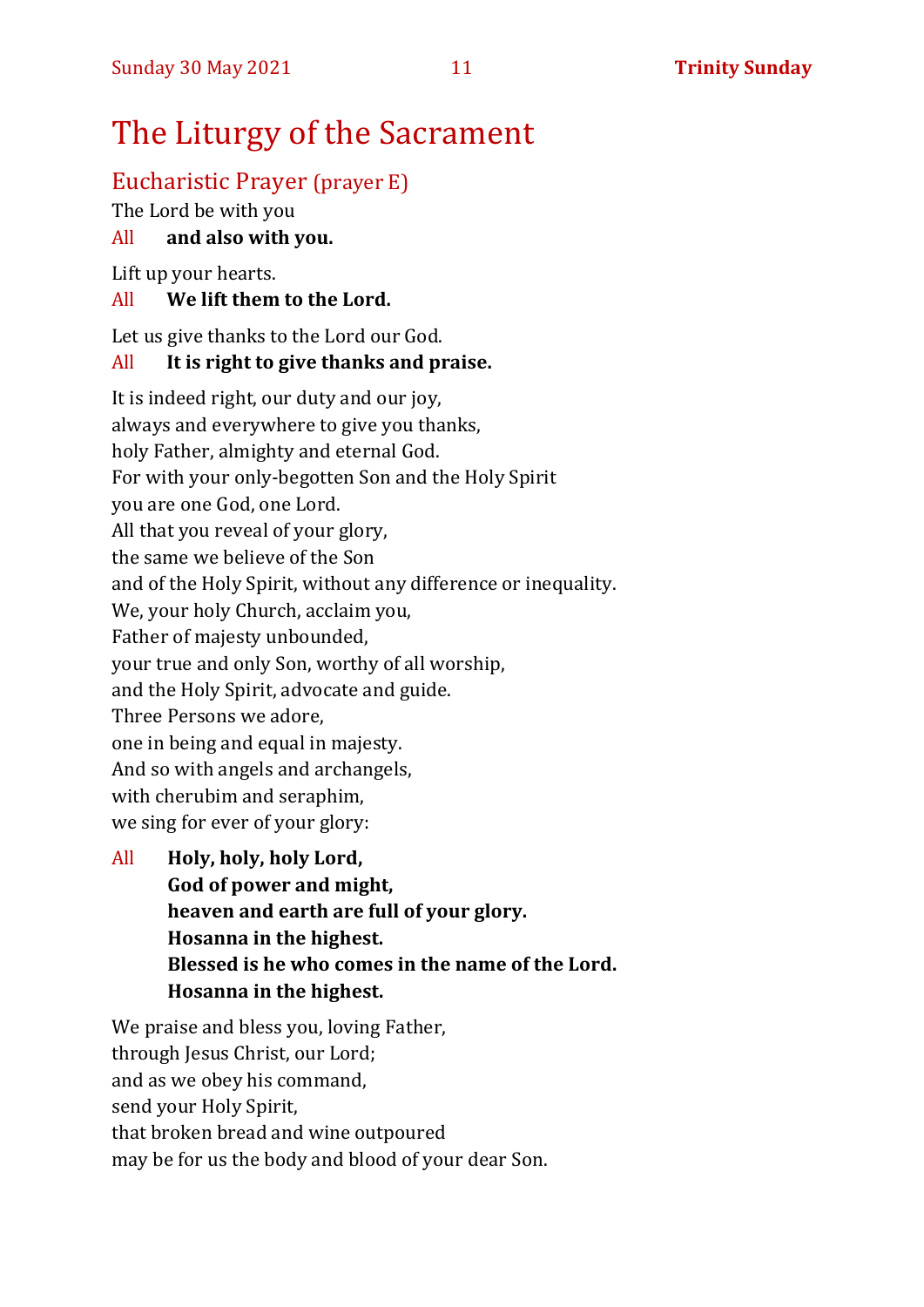On the night before he died he had supper with his friends and, taking bread, he praised you. He broke the bread, gave it to them and said: Take, eat; this is my body which is given for you; do this in remembrance of me.

When supper was ended he took the cup of wine. Again he praised you, gave it to them and said: Drink this, all of you; this is my blood of the new covenant, which is shed for you and for many for the forgiveness of sins. Do this, as often as you drink it, in remembrance of me.

So, Father, we remember all that Jesus did, in him we plead with confidence his sacrifice made once for all upon the cross.

Bringing before you the bread of life and cup of salvation, we proclaim his death and resurrection until he comes in glory.

Great is the mystery of faith:

All **Christ has died. Christ is risen. Christ will come again.**

Lord of all life,

help us to work together for that day

when your kingdom comes

and justice and mercy will be seen in all the earth.

Look with favour on your people, gather us in your loving arms and bring us with all the saints to feast at your table in heaven.

Through Christ, and with Christ, and in Christ, in the unity of the Holy Spirit, all honour and glory are yours, O loving Father, for ever and ever.

All **Amen.**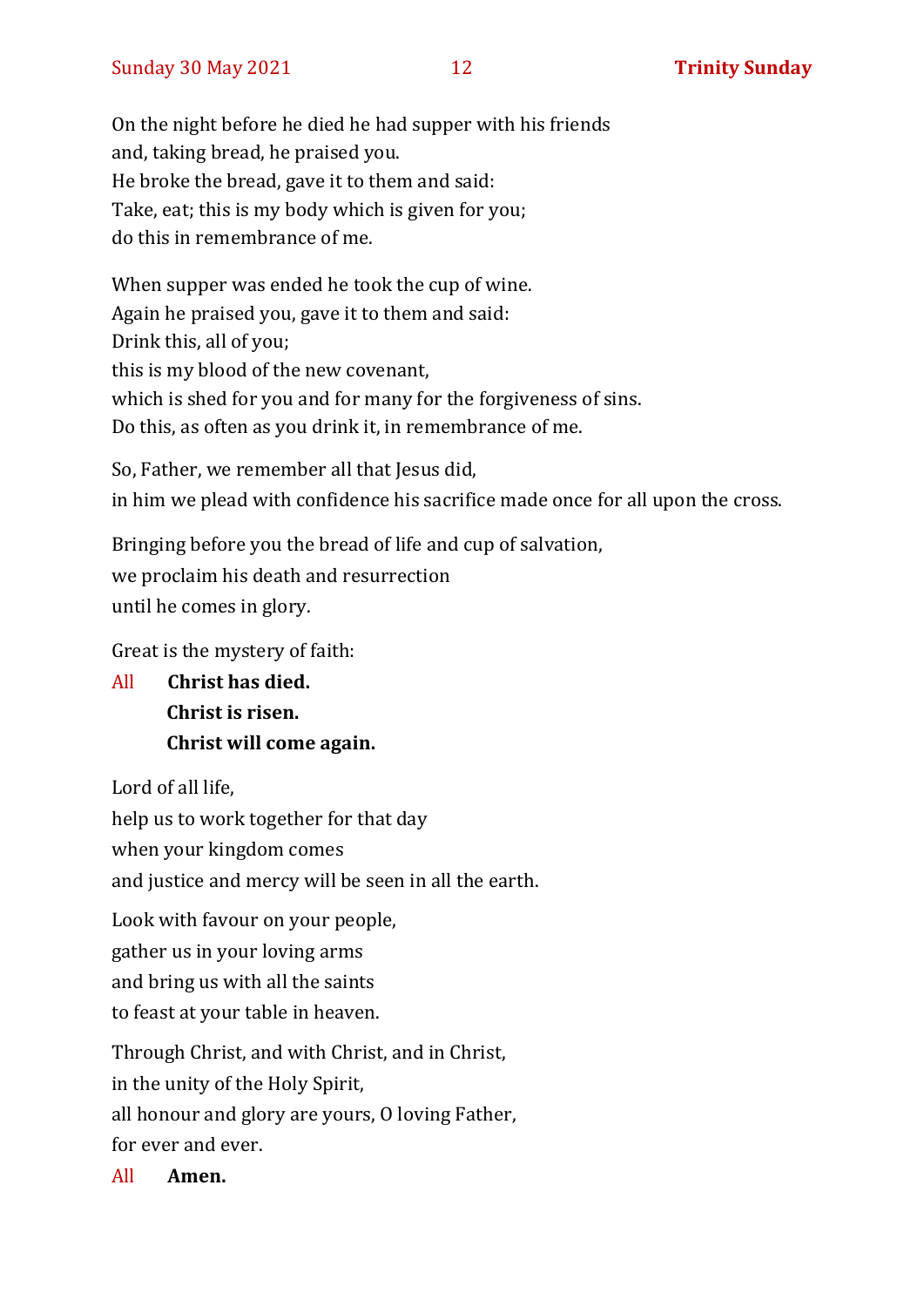#### The Lord's Prayer

As our Saviour taught us, so we pray

All **Our Father in heaven, hallowed be your name, your kingdom come, your will be done, on earth as in heaven. Give us today our daily bread. Forgive us our sins as we forgive those who sin against us. Lead us not into temptation but deliver us from evil. For the kingdom, the power,** 

**and the glory are yours now and for ever. Amen.**

#### Breaking of the Bread

We break this bread to share in the body of Christ.

- All **Though we are many, we are one body, because we all share in one bread.**
- All **Lamb of God,**

**you take away the sin of the world, have mercy on us.**

**Lamb of God, you take away the sin of the world, have mercy on us.**

**Lamb of God, you take away the sin of the world, grant us peace.**

Draw near with faith. Receive the body of our Lord Jesus Christ which he gave for you, and his blood which he shed for you. Eat and drink in remembrance that he died for you, and feed on him in your hearts by faith with thanksgiving.